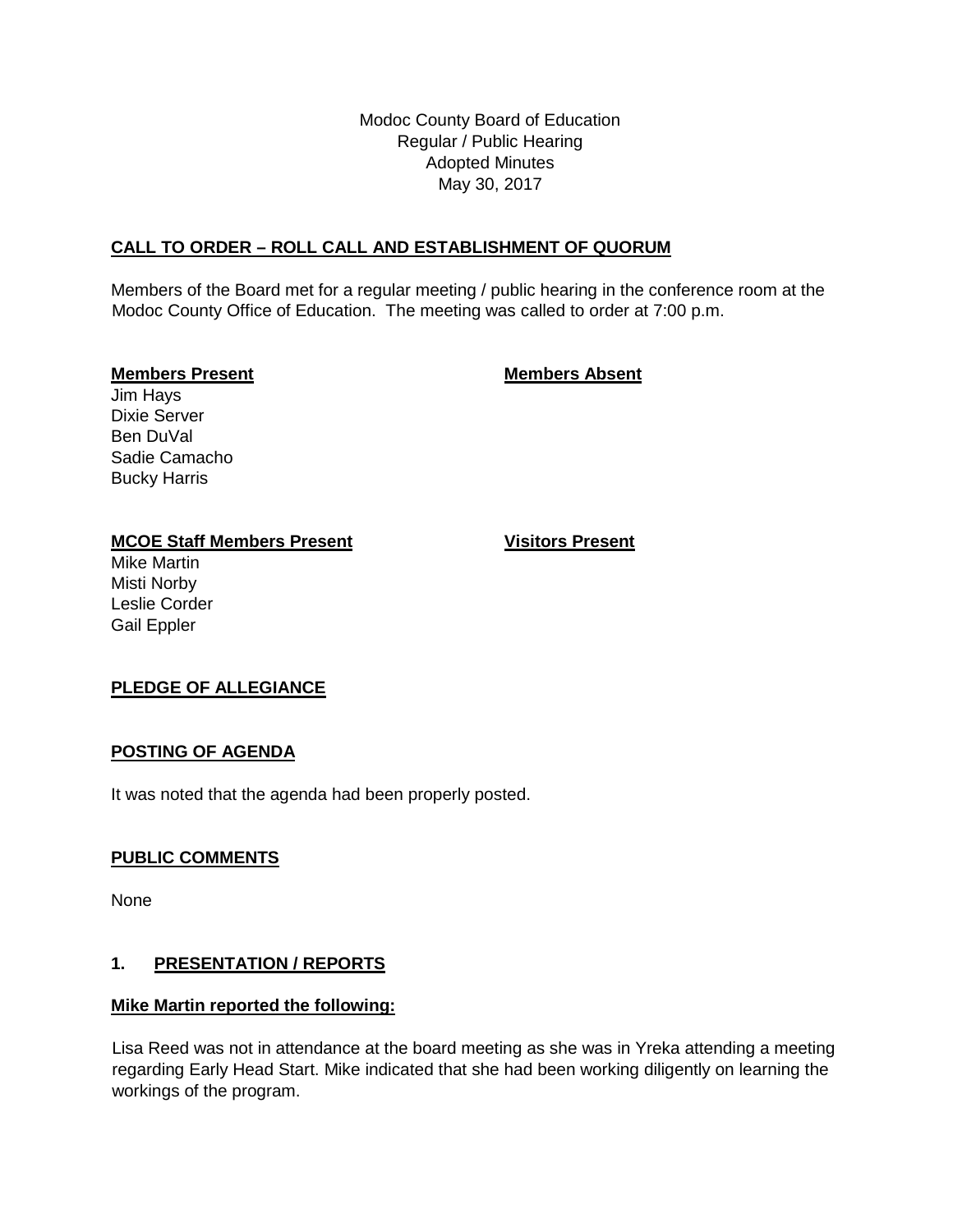Information regarding grant funding in the approximate amount of \$395,000 obtained by the Modoc County Office was shared with the members of the board. Mike explained that \$90,000 had been applied for through Lassen College AB86 Funding to assist adults in completing work place skills. This funding is passed through the County Office to CalWorks, Workforce Alliance and TEACH. Previous funding has been received for two prior years. An additional \$50,000 was applied for this year, which if received will support the ongoing professional development provided by MCOE. Notification concerning funding should be received in July.

The SELPA had partnered with Modoc Joint Unified School District in an application for start-up funding for MTSS. The RFA was distributed by Orange County Officeof Education. The funding in the amount of \$50,000 will be used to develop and implement training focusing on behavior and academics of students. Misti Norby will be the lead person for this project.

CCEE funding in the amount of \$100,000 will be received, for the hosting of a PLN by MCOE, with participants from all 3 school districts in the county. The focus of the PLN is on student behavior using MTSS as the continuous growth model in addressing State Priorities, 4,5,& 6. Travel to required meetings will be necessary for leads, Misti Norby and Liza Butler.

Mike indicated that there will be a Behavioral Assistant in each district, including the County Office of Education for the upcoming school year. This is made possible by funding from Modoc County Mental / Public Health in the amount of \$145,000. The funds will also be used to support an MTSS Coordinator & Behavior Specialist (Krissy Hess).

Information regarding resignations in the Tulelake Basin Joint Unified School District was shared with the members of the board. Mike indicated that he had been notified of the following resignations: Vanessa Jones, Superintendent / Principal - effective at the end of the current school year and Dean Teig, Principal – Tulelake High School, also effective at the end of the current school year.

# **2. CONSENT AGENDA ITEMS**

- Minutes April 10, 2017
- Temporary County Certificates
- Approval Disposal of Class 3 Documents (2011-2012 and 2009-2010), and authorized by Article 2, section 16023 through 16028, of Article 5, California Administrative Code.

A motion was made by Sadie Camacho, seconded by Bucky Harris and carried that the consent agenda be approved. (Ayes: Hays, Camacho, DuVal, Harris, Server)

# **3. DISCUSSION / NO ACTION**

- 3.1 First Reading Superintendent / Board Policy
	- BP/SP 1312.3 Uniform Complaint Procedures
	- BP/SP 5141.52 Suicide Prevention
	- BP/SP 5148.2 After School Programs
	- BB 9012 Board Member Electronic Communications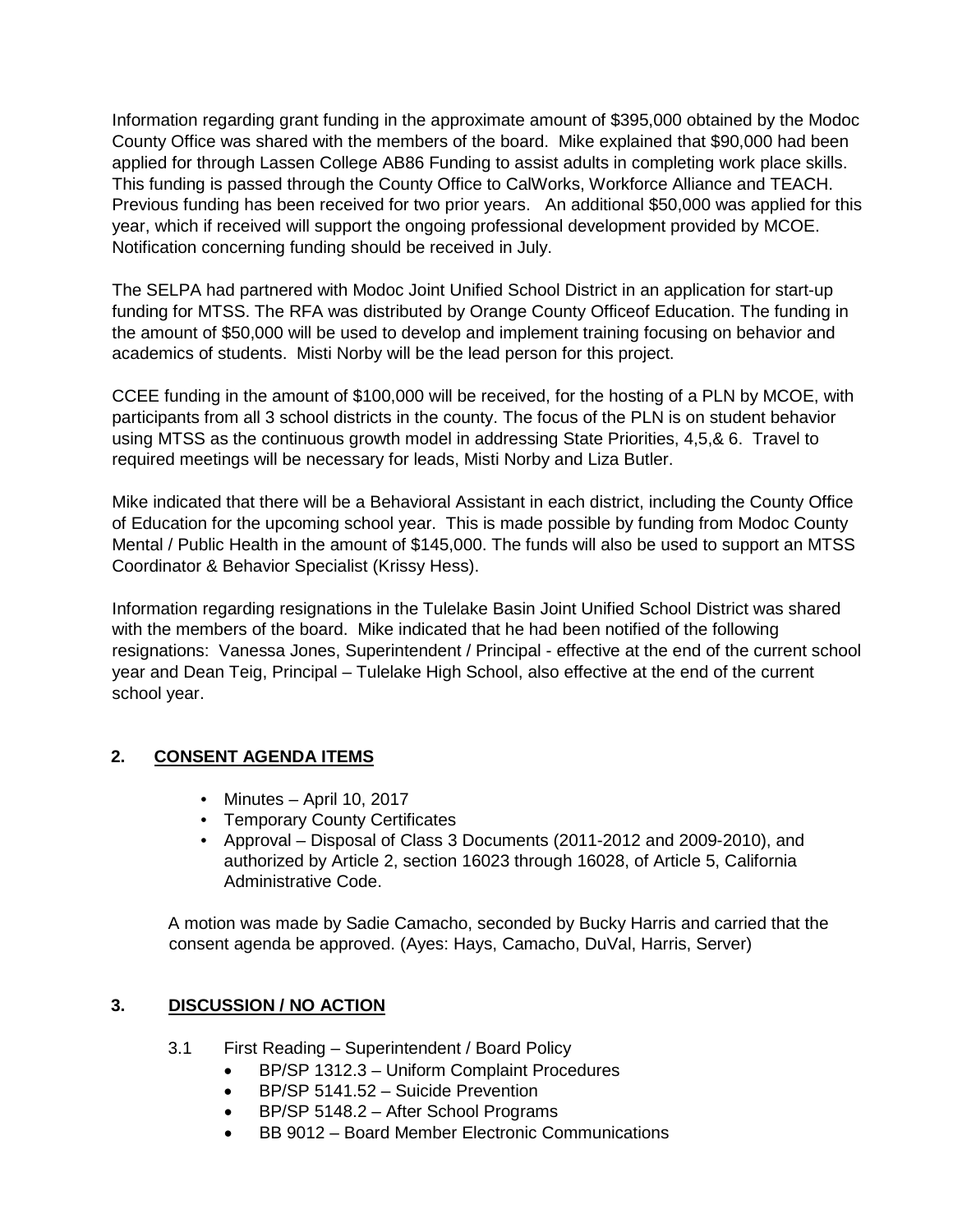Mike explained the new policies, indicating that our information concerning updates is received through CSBA / GAMUT, and is largely based on new legislation. Specifically regarding BB9012 – Board Members Electronic Communications, it was explained that due to case law; school business – even though conducted on a personal device can be subject to a public records request. Members of the board will receive MCOE email addresses. Information regarding this request will be forwarded to the MCOE Tech Dept.

There was no action required for the First Reading of the Board Bylaws. These bylaws will be placed on the agenda for the June board meeting for the second reading and approval.

# **3.2 Public Hearing – Local Control and Accountability Plan (LCAP)**

## **3.3 Public Hearing – 2017/2018 Modoc County Office of Education Budget**

Public Hearings were held regarding the Local Control and Accountability Plan and the 2017-18 Modoc County Office of Education Budget. Leslie Corder, CBO and Misti Norby, Director of Student & Educational Services provided a Power Point presentation regarding both the LCAP and the budget. There was no public input received regarding either of these items. Both items will be placed on the June agenda as action items.

## **4. ACTION**

### **4.1 Second Reading: Board Policies / Superintendent Policies**

- BP/SP 3260 Fees and Charges
- BP/SP 5111 Admission
- BP/SP 5113 Absences and Excuses
- BP/SP 5141.21 Administering Medication and Monitoring Health Conditions
- BP/SP 6174 Education for English Learners

A motion was made by Ben DuVal, seconded by Bucky Harris and carried that the Second Reading of the Board Policies / Superintendent Policies be approved. These approved policies will be forwarded to CSBA for inclusion in the MCOE on-line policy listing. (Ayes: Hays, Camacho, DuVal, Server, Harris)

**4.2** A motion was made by Dixie Server, seconded by Sadie Camacho and carried that approval for membership of Maxine Godfrey to the Community Advisory Committee be granted. (Ayes: Hays, Camacho, DuVal, Server, Harris)